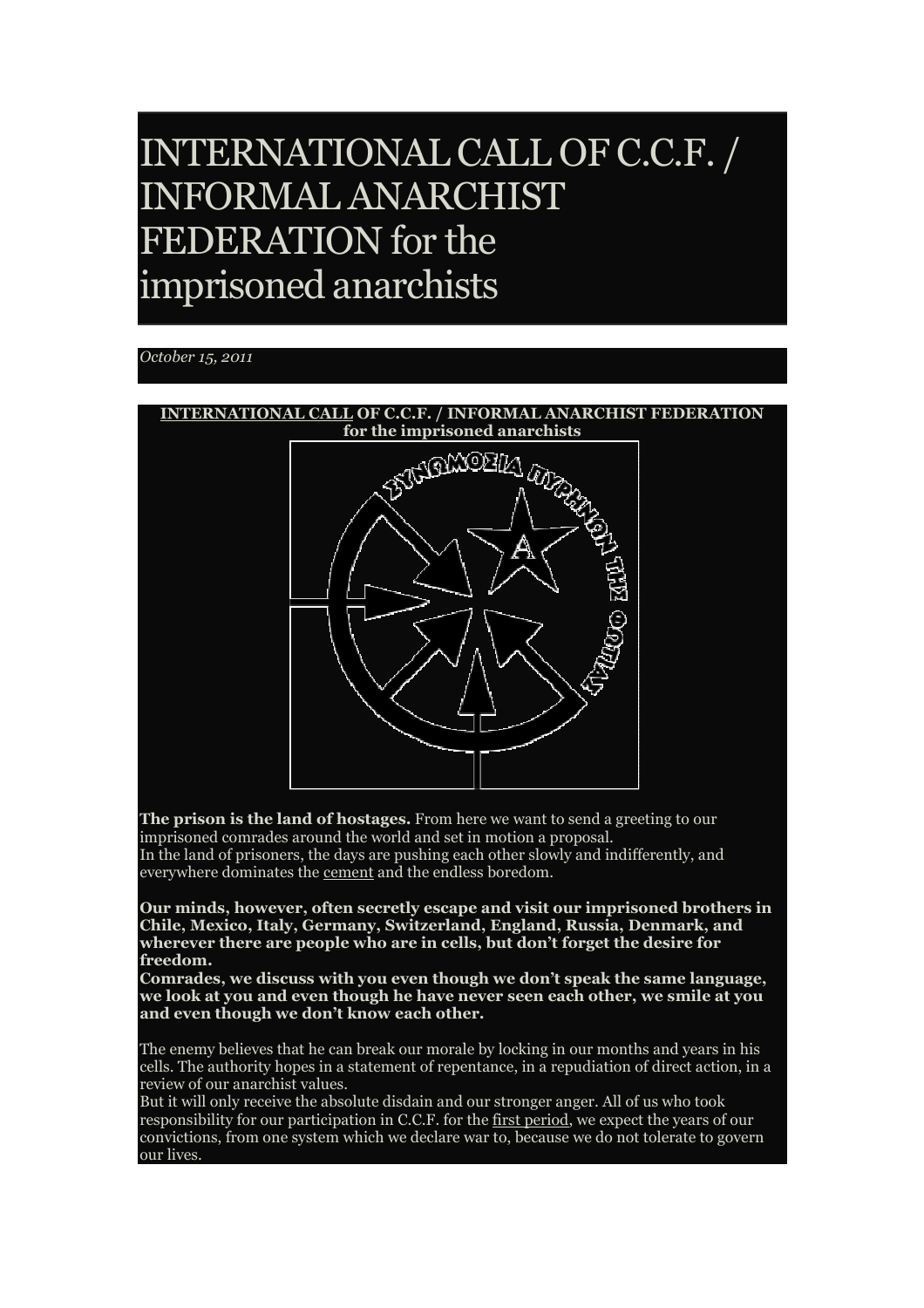**The trial that will be set against C.C.F. we want to twist it to a trial against the system. With our reasoning and our attitude we won't be the ones to apologize in front of the judges, but instead they will, for the crimes of the power which they are serving.** 

At the same time we want to highlight the fascist mechanism that was set up to chase us with the cooperation of police, judicial and journalistic services. This mechanism unleashed an unprecedented anti-anarchist campaign, aiming not only to arrest us, but to set up a climate of scattered fear where even the possession of the published texts of anarchist prisoners can lead someone to prosecution.

Up to that time, several persons were arrested, orders were issued, photos of us as wanted were published, journalistic scenarios for the interconnection of all guerrilla organizations were reported, as well as for the "revolutionary fund" and our involvement in bank robberies; 'experts'' analysed our psychological profile in addition to many other approaches that aimed at our moral isolation and at the marginalization of the anarchist guerrilla wars.

In this way the state wants to erase the choice of anarchist direct action off the map of values of the subversive circles. It wants to point up that the direct action is a futile decision that leads directly to jail and changes nothing. **But the decision for someone to choose the direct action is the decision to take its life in its hands.** 

Through direct action we break the stillness of thoughts, we cancel the hesitant movements and we sabotage the discipline's watches, creating free times and places within the hostile environment of the metropolis.

**Where the cameras record our movements, the uniformed pigs of police monitor our glances, and the screens of spectacle manufacture our desires, we once again wear our hoods. Our hands grasp stones, molotov cocktails, grenades, pistols and we surge into the streets searching for freedom.**

**Now we are in prison, we never forget that feeling and with the first opportunity we will do quite the same again.**

Thus, in the court we don't want to be defended by the famous coterie of leftist circles, intellectuals and university professors.

What they all know about the adventure of direct action and its values?

What can they say those who sit all day at their convenient offices with their leftish culture that chatter against the system, at the same time that it nourishes them?

No, let's keep away from us their ''sensitivity'' and their culpability regarding their sell off to power which wants to present us as ''restless youngsters with social sensitivities''.

We are not looking for pseudo-sympathy nor for a leftish support, instead are we looking for accomplices in the same crime of the struggle for anarchy and freedom.

It could not be a safer place for our quest; the prisons are a forced stop on the route of many anarchist comrades.

#### **So comrades we address to you with a proposal-call.**

### **In a few months the second trial of C.C.F. will take place**

We know by now our sentences and not for a minute we are not willing to retreat, or to lower the head or the intensity of our voices in order to get mitigating circumstances. **So there could be no better and stronger defence than your own voice, comrades. Through your expression of solidarity and the attacks of anarchist direct action groups, we take courage when we stare at our persecutors' eyes.** It is certainly something that you also have felt as imprisoned in other countries, while paying the same price for our common passion for freedom.

**More specifically what we think and propose is to publish, in view of the trial, a pamphlet containing your international communiqué of solidarity about the case of C.C.F. At the same time, because solidarity is a mutual respect for us, we**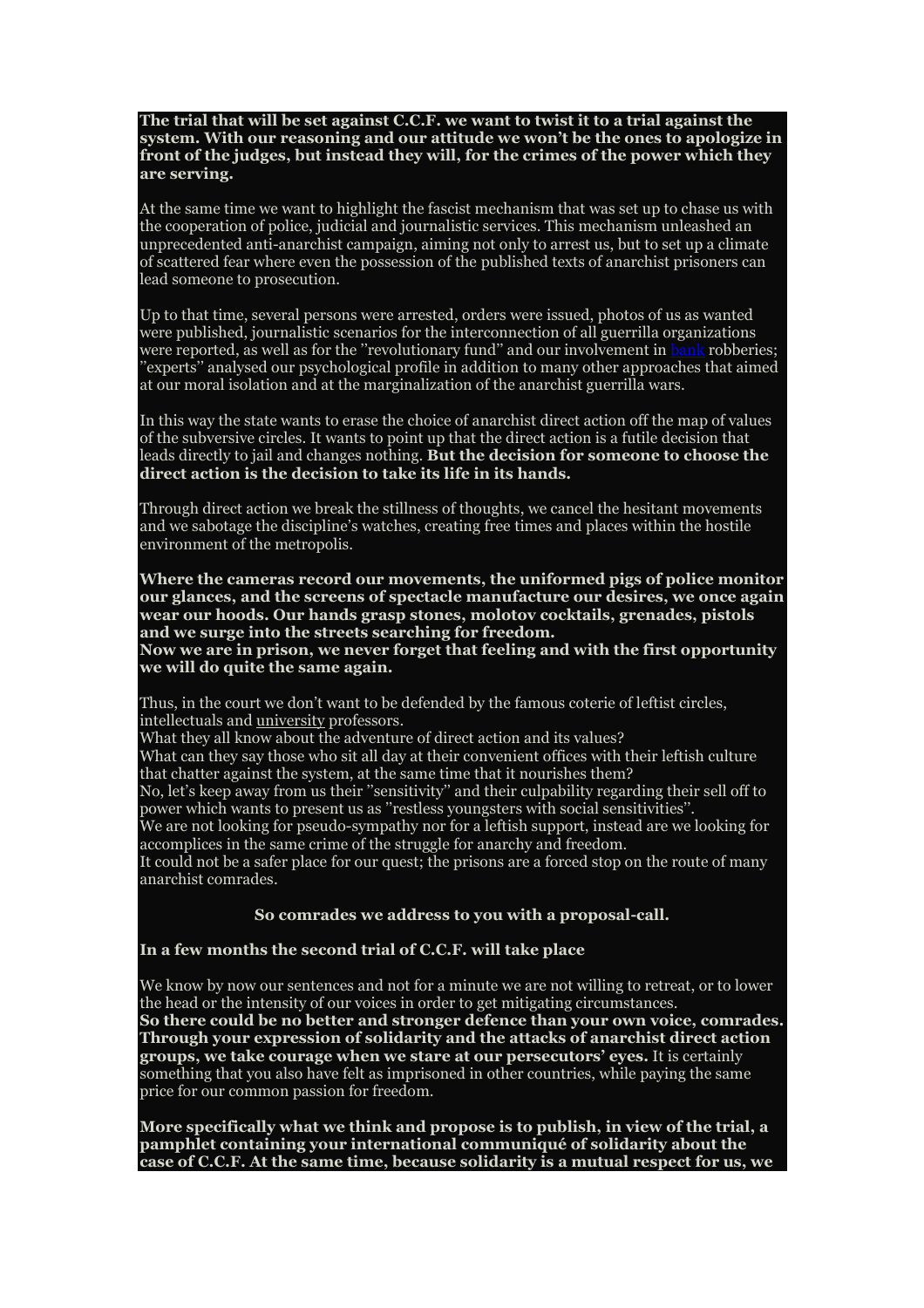**would like those of you who wish to express it giving us strength and support to compliment your letters with an introductory text about the case of each of you. In this way in the brochure we want to publish, we will include a presentation of the case of each of you, carrying your own experience in the struggle to Greece, but also to other countries where the booklet will be distributed.**

This creates new opportunities for the challenge of fighting the system as part of international solidarity. Together we will build an international struggle experience, which goes beyond the bounds of this particular case, since we do not perceive C.C.F. simply as a sign of an organization, but as a situation that describes and summarizes the characteristics and route of the anarchist struggle, part of which is our passing by the prison.

It's an experience we want to share with you all imprisoned comrades in hands of the state, while being a proposal to become, we as well, accomplices in your own experience. So it is feasible to achieve within the international anarchist circles, a level of unity and coordination, which will not be elusive, but essential. The contact between imprisoned comrades at the international level converts solidarity in a revolutionary workshop which will emerge the different concepts that form a common front of anarchist activity.

Our first acquaintance can create the conditions for opening an international dialogue, both among us and comrades outside the walls of the prison, where we will discuss the various concepts and analysis of each of us, while promoting coordinated attacks against the state. Of course never this means merging and flattening our different views and opinions. Besides these differences cannot and should not be an obstacle to mutual support.

It is the attempt to pass from the sympathy that has been developed between us, through letters and mutual tributes on documents, to the international coordination and become accomplices by setting up the Black International of imprisoned anarchist and supporting, those who wish, the proposal of our Italian comrades to sustain the Informal Anarchist Federation – International Revolutionary Front.

The possibilities opened up through this challenge are great, since it is a process of intensification of hostilities between the rebel anarchists and the system. It is worth to imagine the strength an action gets when starting for instance from prison in Chile, crossing the border and reaches the cells of Greece. Thus may be called an international campaign of solidarity within the prisons, as had happened in the past to support comrade Gabriel Pombo Da Silva.

At the same time the creation of an autonomous network of communication between prisoners, creates appropriate conditions for the maintenance of constant information about what happens in every prison, prison conditions, forthcoming trials, sentences imposed and so prepares the planning of the counterattack by the comrades outside of prison. For each comrade's sentence for any disciplinary action for any prohibition of mail or visiting, any vindictive transfer, no guards, no embassies and no police need to feel safe. With the power of communication has passed into the hands of prisoners, there will always be comrades ready to respond with sabotage and fire.

**The proposal we make about the publication of the brochure ''***International Solidarity Communiqué of CCF''* **we think is a first step in this direction.** Certainly there are many more to come, but we must start from somewhere.

**Last but not least, we salute with both thought and heart and we stand next to the comrades who are being persecuted in Chile about the bombs' case and to comrade Tamara who is facing the prosecution of state for sending the bomb parcel.**

**From prisons in Greece we send a signal of fire and anarchy to Monica Caballero, Andrea Urzua, Viejo Loco, and to all comrades who are accused for the ''bombs' case'' in Gabriel Pombo Da Silva, to Thomas Meyer Falk, Marco Camenish, to Silvia, Billy, Costa, to Braulio and Arturo, Walter Bond, Villaroel and Fuentevilla, to Thomas Black and to the English antifa, to the Italian**